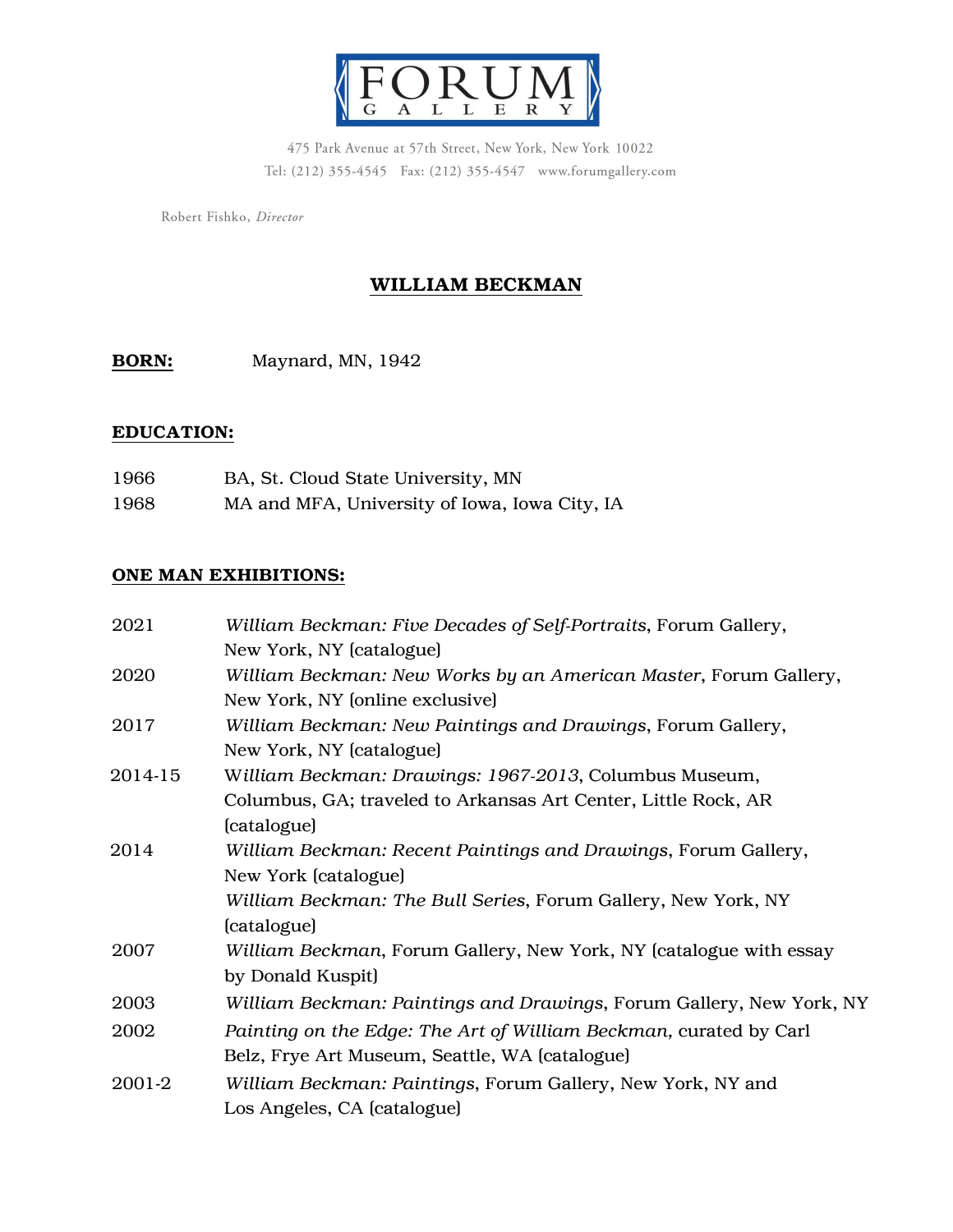| 1999 | Figure Drawing, Huntington Museum of Art, WV                                                                                                                     |
|------|------------------------------------------------------------------------------------------------------------------------------------------------------------------|
| 1997 | Forum Gallery, New York, NY (catalogue)                                                                                                                          |
| 1996 | William Beckman: Couple Paintings: 70s, 80s, 90s, K&E Gallery,<br>New York, NY                                                                                   |
| 1994 | William Beckman, Forum Gallery, New York, NY (catalogue with<br>essay by Carl Belz)                                                                              |
| 1992 | Dossier of a Classical Woman, curated by Penelope Hunter-Steibel,<br>Stiebel Modern, New York, NY; Indiana University Art Museum,<br>Bloomington, IN (catalogue) |
| 1989 | Allan Frumkin, New York, NY                                                                                                                                      |
| 1988 | Allan Frumkin, New York, NY                                                                                                                                      |
| 1986 | Allan Frumkin, New York, NY (catalogue with essay by Carl Belz)                                                                                                  |
| 1985 | Allan Frumkin, New York, NY                                                                                                                                      |
| 1982 | Allan Frumkin, New York, NY (catalogue with essay by John Arthur)                                                                                                |
| 1980 | Allan Stone, New York, NY                                                                                                                                        |
| 1978 | Allan Stone, New York, NY                                                                                                                                        |
| 1976 | Allan Stone, New York, NY                                                                                                                                        |
| 1974 | Allan Stone, New York, NY                                                                                                                                        |
| 1971 | Allan Stone, New York, NY                                                                                                                                        |
| 1970 | Allan Stone, New York, NY                                                                                                                                        |
| 1969 | Hudson River Museum, Yonkers, NY                                                                                                                                 |

# GROUP EXHIBITIONS:

| 2022    | COUPLINGS, Forum Gallery, New York, NY                                  |
|---------|-------------------------------------------------------------------------|
|         | Important Works of American Art, Forum Gallery, New York, NY            |
| 2021    | Drawing inspiration, Forum Gallery, New York, NY                        |
|         | That Eighties Show, Forum Gallery, New York, NY                         |
| 2020    | In Person: William Beckman   Alan Magee   Alyssa Monks,                 |
|         | Forum Gallery, New York, NY (catalogue)                                 |
|         | First Impressions: New Works and New Acquisitions, Forum Gallery,       |
|         | New York, NY                                                            |
| 2019    | Person to Person, Forum Gallery, New York, NY                           |
| 2018-19 | Eye to I: Self-Portraits from 1900 to Today, National Portrait Gallery, |
|         | Washington, DC                                                          |
|         | Wild Kingdom, Nassau County Museum of Art, Roslyn Harbor, NY            |
| 2018    | 30 Years: Frumkin/Adams, George Adams Gallery, New York, NY             |
|         | There's Still Life!, Forum Gallery, New York, NY                        |
|         | Artists by Artists: The Artist as Subject, Forum Gallery, New York, NY  |
| 2017    | Forum Gallery Celebrates 55 Years of Modern and Contemporary Art,       |
|         | Forum Gallery, New York, NY                                             |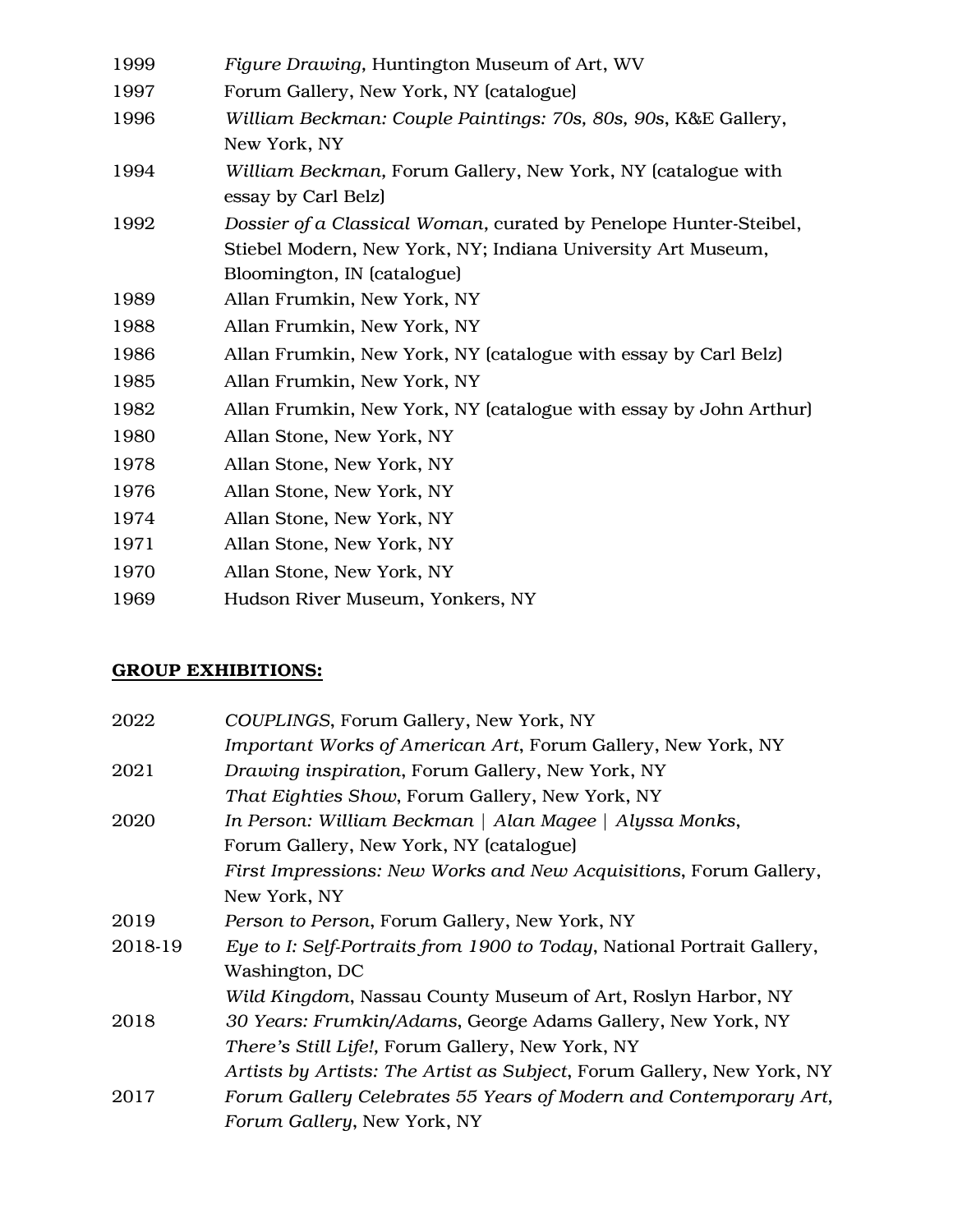| 2016-17 | Contemporary Old Masters, Louisiana Art & Science Museum, Baton<br>Rouge, LA      |
|---------|-----------------------------------------------------------------------------------|
| 2016    | 20/21 - Visionary Artists of the 21st Century, Forum Gallery,                     |
|         | New York, NY                                                                      |
|         | I Can See For Miles, Allan Stone Projects, New York, NY                           |
| 2015    | The Annual 2015: The Depth of the Surface, The National Academy                   |
|         | Museum, New York, NY                                                              |
| 2014    | Wives, Daughters and Lovers, Forum Gallery, New York, NY                          |
|         | 46th Collector's Show and Sale, Arkansas Arts Center, Little Rock, AR             |
| 2013    | Face to Face: Artist Self-Portraits from the Collection of Jackye and             |
|         | Curtis Finch Jr., Arkansas Art Center, Little Rock, AR (catalogue)                |
| 2012    | Five Decades: Art and Artists of Forum Gallery 1962-2012,                         |
|         | Forum Gallery, New York, NY                                                       |
| 2011    | That Seventies Show, Forum Gallery, New York, NY                                  |
| 2010    | Capital Portraits: Treasures from Washington Private Collections,                 |
|         | 1730-2010, National Portrait Gallery, Washington, DC (catalogue)                  |
|         | Narcissus in the Studio: Artist Portraits and Self-Portraits, curated             |
|         | by Robert Cozzolino, Pennsylvania Academy of the Fine Arts,                       |
|         | Philadelphia, PA (catalogue)                                                      |
| 2008    | The Figure Revealed: Contemporary American Figurative Paintings                   |
|         | and Drawings, Kalamazoo Institute of Art, Kalamazoo, MI                           |
| 2007    | The Contemporary Landscape, Forum Gallery, New York, NY                           |
|         | The Storm, Forum Galley, New York, NY                                             |
|         | The Fine Art of Drawing: Modern & Contemporary Works on Paper,                    |
|         | Forum Gallery, New York, NY                                                       |
| 2006-07 | Portraiture Now, Series 1, National Portrait Gallery, Smithsonian                 |
|         | Institution, Washington, DC (inaugural exhibition at new facility)<br>(catalogue) |
|         | New Old Masters/ Nowi Dawni Mistrzowie, National Museum, Gdansk,                  |
|         | Poland (catalogue)                                                                |
| 2006    | Eye to Eye, curated by Luanne E. McKinnon, Cornell Fine Arts                      |
|         | Museum, Winter Park, FL (catalogue)                                               |
| 2005-06 | New Old Masters, curated by Barbara Krulik, Naples Art Museum,                    |
|         | Naples, FL (catalogue)                                                            |
| 2005    | Disegno: The 180th Annual Exhibition, National Academy of Design,                 |
|         | New York, NY                                                                      |
|         | Figurative Impulse, Forum Gallery, Los Angeles, CA                                |
| 2004    | Contemporary Landscapes, Forum Gallery, New York, NY                              |
| 2003    | Modern and Contemporary Portraits, curated by Townsend Wolfe,                     |
|         | Forum Gallery, New York, NY                                                       |
| 2002    | Representations: The Art of Drawing, Schick Art Gallery, Skidmore                 |
|         | College, Saratoga Springs, NY                                                     |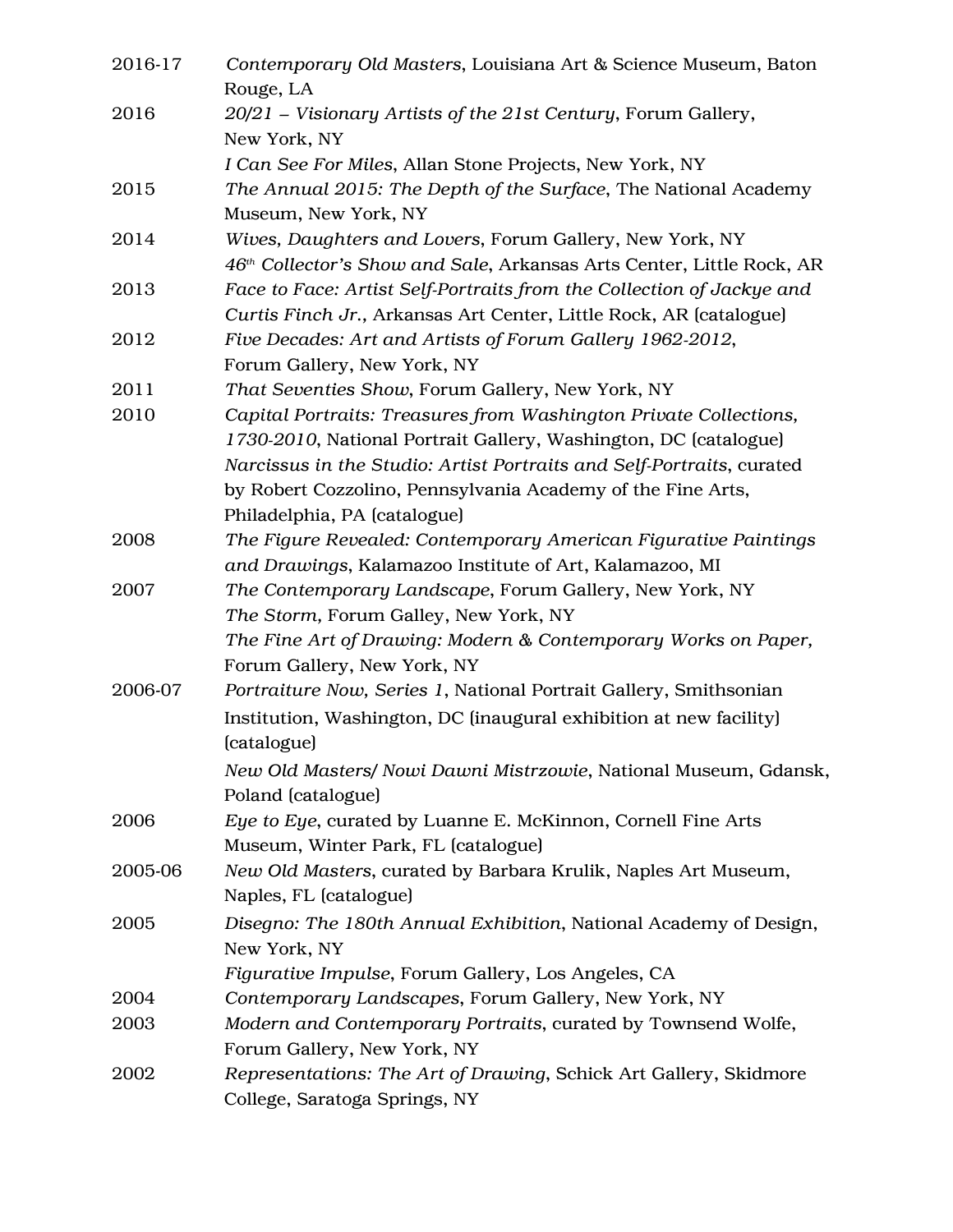|      | A Decade of American Contemporary Figurative Drawing, Frye Art          |
|------|-------------------------------------------------------------------------|
|      | Museum, Seattle, WA                                                     |
| 2001 | Identities: Contemporary Portraiture, New Jersey Center for Visual      |
|      | Arts, Summit, NJ                                                        |
|      | University of Wyoming Art Museum, Laramie, WY                           |
|      | Magic Vision, curated by Townsend Wolfe, Arkansas Arts Center,          |
|      | Little Rock, AR (catalogue)                                             |
| 2000 | Collecting Ideas: Works from the Mark and Polly Addison Collection,     |
|      | Denver Art Museum, Denver, CO                                           |
| 1999 | Contemporary American Realist Drawings, The Jalane and Richard          |
|      | Davidson Collection, curated by Ruth Fine, The Art Institute of         |
|      | Chicago, IL (catalogue)                                                 |
|      | Drawn Across the Century: Highlights from the Dillard Collection of     |
|      | Art on Paper, Weatherspoon Art Gallery, University of North Carolina,   |
|      | Greensboro, NC                                                          |
|      | Walter Gropius Masters Workshop Series, Huntington Museum of Art,       |
|      | Huntington, WV                                                          |
|      | Green Woods and Crystal Waters: The American Landscape                  |
|      | Tradition, The Philbrook Museum of Art, Tulsa, OK                       |
|      | The Nude in Contemporary Art, The Aldrich Museum of Contemporary        |
|      | Art, Ridgefield, CT                                                     |
| 1998 | The Figurative Impulse, Miami Dade Community College, Kendall           |
|      | Campus Art Gallery, Miami, FL                                           |
|      | Drawing the Figure: Kent Bellows and William Beckman, Forum             |
|      | Gallery, New York, NY (catalogue with essay by Townsend Wolfe)          |
| 1997 | Derriere Guard Festival, The Kitchen, New York, NY                      |
|      | 172nd Annual Exhibition, National Academy of Design, New York, NY       |
| 1996 | Paint Counterpaint: Portraits of and by William Beckman and             |
|      | Gregory Gillespie, The Frances Lehman Loeb Art Center, Vassar           |
|      | College, Poughkeepsie, NY                                               |
| 1995 | The Body Human, Nohra Haime Gallery, NY                                 |
|      | Re-Presenting Representation II, Arnot Art Museum, Elmira, NY           |
|      | The Herbert W. Plimpton Collection of Realist Art, 18th Annual          |
|      | Patrons and Friends Exhibition, Brandeis University, Waltham, MA        |
| 1994 | 169th Annual Exhibition, National Academy of Design, New York, NY       |
|      | 20th Century Figurative Drawings and Paintings, Forum Gallery, NY       |
|      | Aspects of Realism, Laura Craig Galleries, Scranton, PA                 |
|      | Faces of the Addison: Portraits from the Collection, Addison Gallery of |
|      | American Art, Phillips Academy, Andover, MA                             |
| 1993 | Artists by Artists, Forum Gallery, New York, NY                         |
|      | Drawings on the Figure, curated by Stanley I. Grand, Carlsten Art       |
|      | Gallery, University of Wisconsin-Stevens Point, WI (catalogue)          |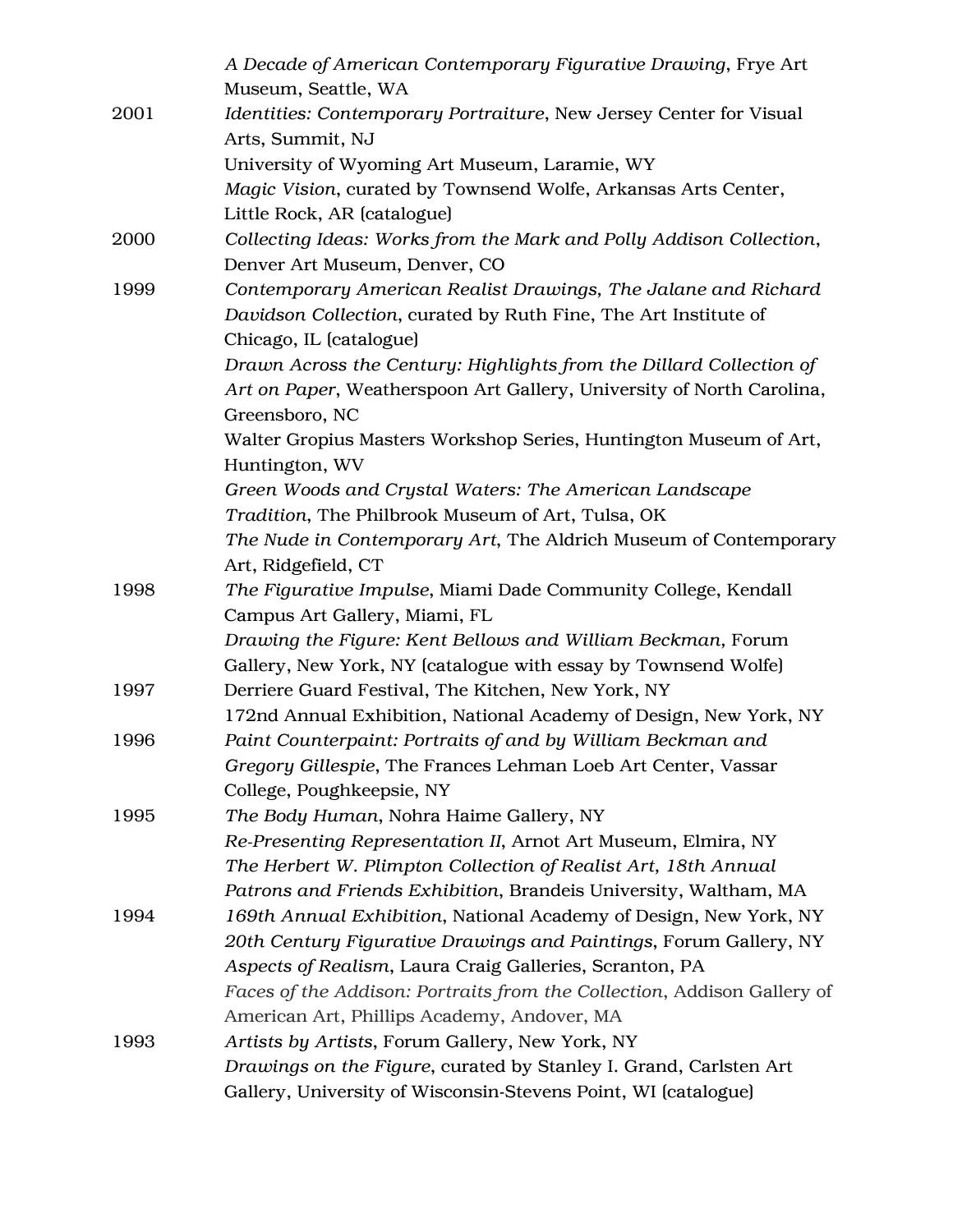|      | 45th Annual Purchase Exhibition American Academy of Arts and                                      |
|------|---------------------------------------------------------------------------------------------------|
| 1991 | Letters, New York, NY<br>American Realism & Figurative Art, 1952-1990, curated by John            |
|      | Arthur. Traveled to: Miyagi Museum of Art, Sendai, Miyagi, Japan;                                 |
|      | Sogo Museum of Art, Yokohama, Japan; The Tokushima Modern Art                                     |
|      | Museum, Tokushima, Japan; The Museum of Modern Art, Shiga,                                        |
|      | Japan; Kochi Prefectural Museum of Folk Art, Japan (catalogue)                                    |
|      |                                                                                                   |
|      | Exquisite Paintings, curated by Hansen Mulford, Orlando Museum<br>of Art, Orlando, FL (catalogue) |
|      | In Human Terms, curated by Katherine Chapin, Steibel Modern,                                      |
|      | New York, NY (catalogue)                                                                          |
| 1990 | The Figure, curated by Townsend Wolfe, Arkansas Art Center,                                       |
|      | Little Rock, AR (catalogue)                                                                       |
| 1987 | Ten at The Rose, Rose Art Museum, Brandeis University, Waltham, MA<br>(catalogue)                 |
| 1986 | An American Renaissance, curated by Sam Hunter, Ft. Lauderdale<br>Museum of Art, FL (catalogue)   |
|      | American Realism: Twentieth-Century Drawings and Watercolors                                      |
|      | from the Collection of Glenn Janss, San Francisco Museum of Art, CA.                              |
|      | Traveled to: DeCordova and Dana Museum, Lincoln, MA; Huntington                                   |
|      | Art Gallery, University of Texas, Austin, TX; Block Gallery,                                      |
|      | Northwestern University, Evanston, IL; Williams College Museum of                                 |
|      | Art, Williamstown, MA; Akron Art Museum, OH; Madison Art Center,                                  |
|      | WI (catalogue)                                                                                    |
| 1985 | Drawings Acquisitions, 1981-1985, Whitney Museum of American Art,                                 |
|      | New York, NY                                                                                      |
|      | American Realism: The Precise Image, curated by John Arthur, Isetan                               |
|      | Museum of Art, Tokyo, Japan. Traveled to: Diamaru Museum, Osaka,                                  |
|      | Japan; Yokohama Takashimaya, Japan (catalogue)                                                    |
| 1984 | The Art of William Beckman and Gregory Gillespie, curated by Carl                                 |
|      | Belz, Rose Art Museum, Brandeis University, Waltham, MA; traveled to                              |
|      | La Jolla Museum of Contemporary Art, CA (catalogue)                                               |
| 1983 | American Super-Realism from the Morton S. Neuman Family                                           |
|      | Collection, Terra Museum of American Art, Evanston, IL (catalogue)                                |
| 1982 | Focus on the Figure, curated by Barbara Haskell, Whitney Museum of                                |
|      | American Art, New York, NY (catalogue)                                                            |
|      | Perspectives on Contemporary American Realism: Works on Paper                                     |
|      | from the Collection of Jalane and Richard Davidson, The Art Institute                             |
|      | of Chicago, IL; traveled to Pennsylvania Academy of the Fine Arts,                                |
|      | Philadelphia, PA (catalogue)                                                                      |
| 1981 | Directions 1981, curated by Miranda McClintic, Hirshhorn Museum and                               |
|      | Sculpture Garden, Washington, DC, (catalogue)                                                     |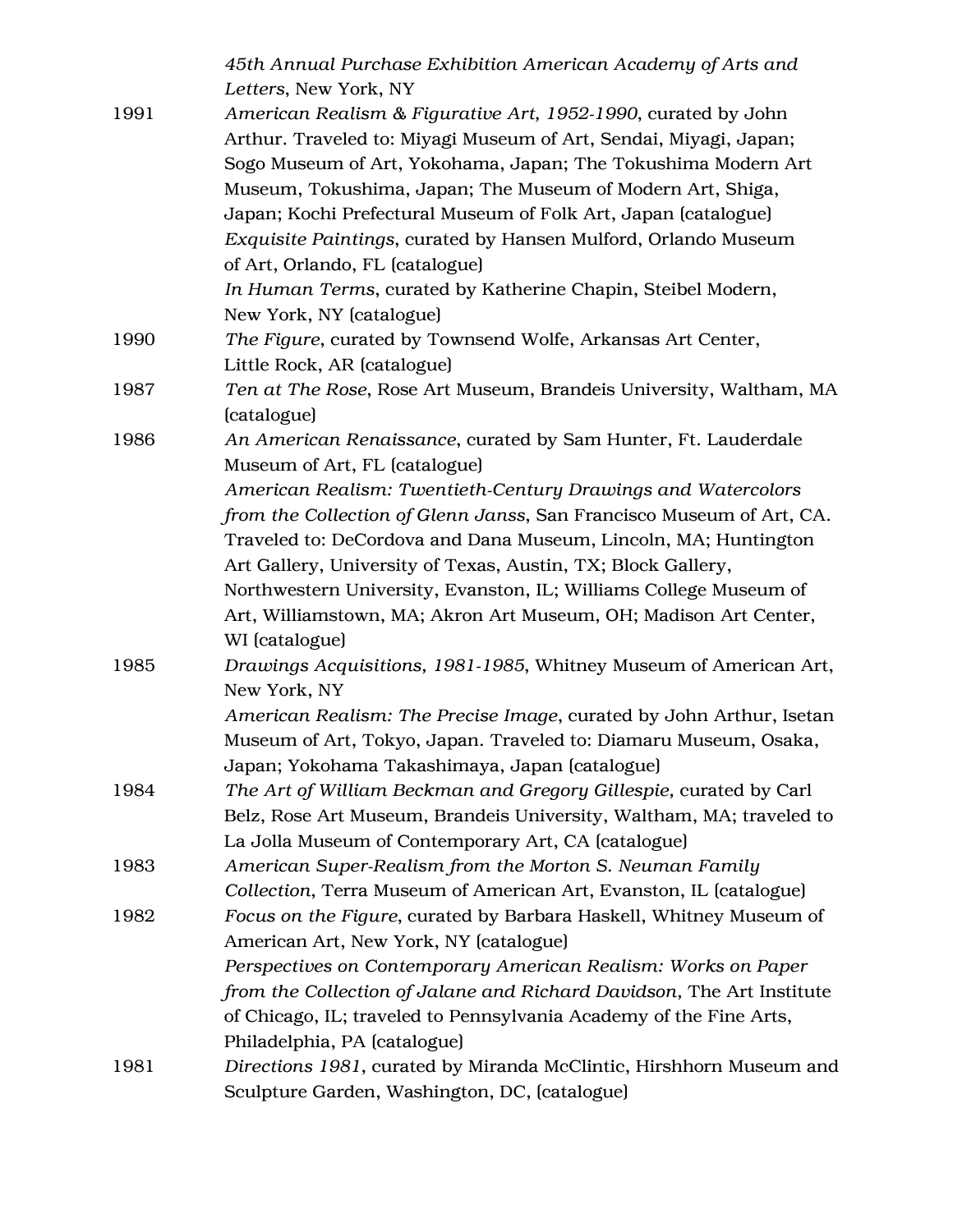|      | Americkansche Malerei, curated by Thomas Armstrong, Haus der             |
|------|--------------------------------------------------------------------------|
|      | Kunst, Munich, Germany                                                   |
|      | Inside Out: Self Beyond Likeness, Newport Harbor Art Museum,             |
|      | Newport Beach, CA; Traveled to Portland Art Museum, Portland, OR;        |
|      | Joslyn Art Museum, Omaha, NE                                             |
|      | Contemporary American Realism Since 1960, curated by Frank               |
|      | Goodyear, Pennsylvania Academy of the Fine Arts, Philadelphia, PA.       |
|      | Traveled to: Virginia Museum of Fine Arts, Richmond, VA; The             |
|      | Oakland Museum, CA; Gulbenkean Museum, Lisbon, Portugal;                 |
|      | Kunsthalle, Nuremberg, Germany (catalogue)                               |
| 1975 | Modern Portraits: The Self and Others, curated by Kirk Varnedoe,         |
|      | Wildenstein & Co., New York, NY (catalogue)                              |
|      | American Portrait Drawings, curated by Marvin Sadik, National            |
|      | Portrait Gallery, Washington, DC (catalogue)                             |
| 1974 | Seventy-First American Exhibition, curated by James Speyer, The Art      |
|      | Institute of Chicago, IL (catalogue)                                     |
|      | Aspects of the Figure, curated by Edward Henning, The Cleveland          |
|      | Museum of Art, Cleveland, OH (catalogue)                                 |
|      | Art Conceptuel et Hyperrealiste: Collection Ludwig, Musee d'Art          |
|      | Moderne de la Ville de Paris, France; traveled to Neue Gallerie, Aix-la- |
|      | Chapelle, France (catalogue)                                             |
| 1968 | Seven Young Talents from Iowa, Richard Feigen Gallery, Chicago, IL       |

# SELECTED ARTICLES/REVIEWS:

| 2017 | "William Beckman: New Paintings and Drawings," NYC Arts, October 5, 2017. |
|------|---------------------------------------------------------------------------|
| 2015 | Hagler, Elana. "William Beckman," American Arts Quarterly, Winter         |
|      | 2015, Volume 32, Number 1.                                                |
| 2014 | Johnson, Ken. "Art in Review: William Beckman," The New York              |
|      | <i>Times, March 28, 2014.</i>                                             |
|      | Wertz, Orion. "William Beckman: Contours in Columbus," Burnaway,          |
|      | June 9, 2014.                                                             |
|      | Parks, John A. "William Beckman: Confronting the World," The              |
|      | Drawing Magazine, Summer 2014.                                            |
| 2012 | Dubrow, Norman. "Great Contemporary Pastels in American                   |
|      | Museums," Fine Art Connoisseur, May/June 2012.                            |
| 2008 | Leffingwell, Edward. "William Beckman at Forum," Art in America,          |
|      | March 2008.                                                               |
| 2007 | Johnson, Ken. "William Beckman," The New York Times,                      |
|      | November 16, 2007.                                                        |
|      | Goodrich, John. "Rendering Reality" The New York Sun,                     |
|      | October 24, 2007.                                                         |
|      |                                                                           |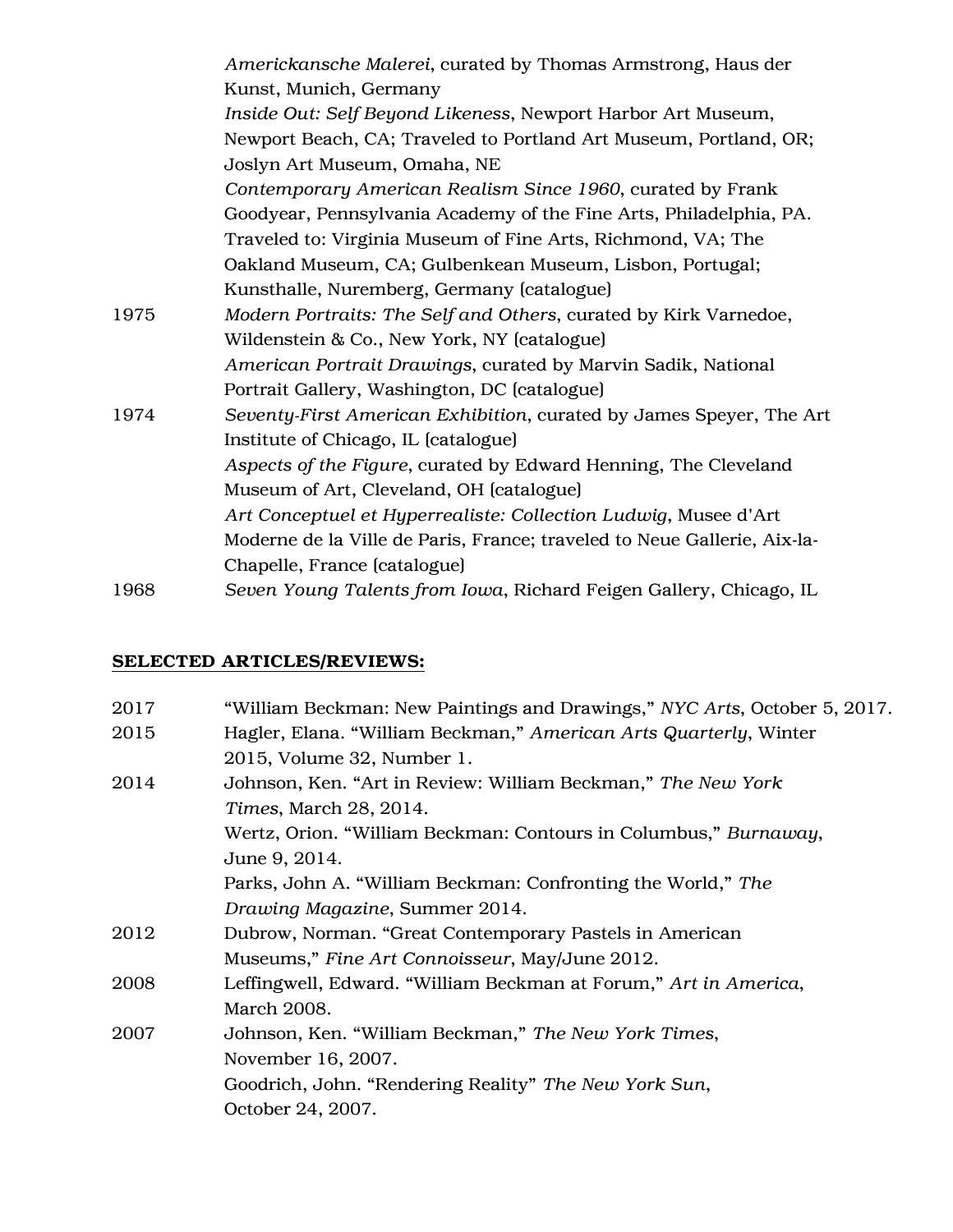| 2005 | Kinsella, Eileen. "The Paper Chase," ARTnews, January 2006, 104-8.   |
|------|----------------------------------------------------------------------|
| 2004 | Mullarkey, Maureen. "Gallery-Going," The New York Sun,               |
|      | August 26, 2004, 23.                                                 |
|      | Valdez, Sara. "William Beckman at Forum," Art in America,            |
|      | February 2004                                                        |
| 2003 | Hackett, Regina. "William Beckman at Seattle Art Museum,"            |
|      | ARTnews, March 2003, 127.                                            |
|      | Johnson, Ken. "William Beckman at Forum," The New York               |
|      | Times, May 2, 2003.                                                  |
| 1994 | Grimes, Nancy. "William Beckman at Forum," Art In America,           |
|      | September 1994, 111-112.                                             |
|      | "William Beckman," The New Art Examiner, October 1994, 36.           |
| 1989 | Belz, Carl. "A Conditional Paradise," Art in America, January        |
|      | 1989, 136-141.                                                       |
| 1985 | Larson, Kay. "Peaceable Kingdom," New York, April 28, 1986, 96.      |
|      | Cooper, James F. "American Realism shows to Good Advantage In        |
|      | Comparing Beckman to Katz's Modernism," The New York Times,          |
|      | April 4, 1986.                                                       |
|      | Brenson, Michael. "Of Interest this Week," The New York Times,       |
|      | April 4, 1986.                                                       |
|      | Birmelin, Blair T. "William Beckman at Frumkin," Art In America,     |
|      | November 1986, 172.                                                  |
| 1982 | Arthur, John, "William Beckman," American Artist, November 1982, 55. |

### SELECTED BOOKS AND CATALOGUES:

*Solo Exhibition Catalogues* 

- Beckman, William. "William Beckman: New Paintings and Drawings," Forum Gallery, New York, NY: 2017.
- Butler, Charles T. "William Beckman: Drawings, 1967-2013," The Columbus Museum, Columbus, GA: 2014.
- Beckman, William. "William Beckman: Recent Paintings and Drawings," Forum Gallery, New York, NY: 2014
- Beckman, William. "William Beckman: The Bull Series," Forum Gallery, New York, NY: 2013.

Kuspit, Donald. "The Self As Its Own Object: William Beckman's Portraits," *William Beckman*, Forum Gallery, New York, NY: 2007

Belz, Carl. "William Beckman," *University of Washington Press*, Frye Art Museum, Seattle, WA: 2002.

Fishko, Robert. "William Beckman: Paintings," Forum Gallery, New York, NY: 2001. Belz, Carl. "William Beckman," Forum Gallery, New York, NY: April 7—May 21, 1994. Hunter-Steibel, Penelope. "William Beckman: Dossier of a Classical Woman," Steibel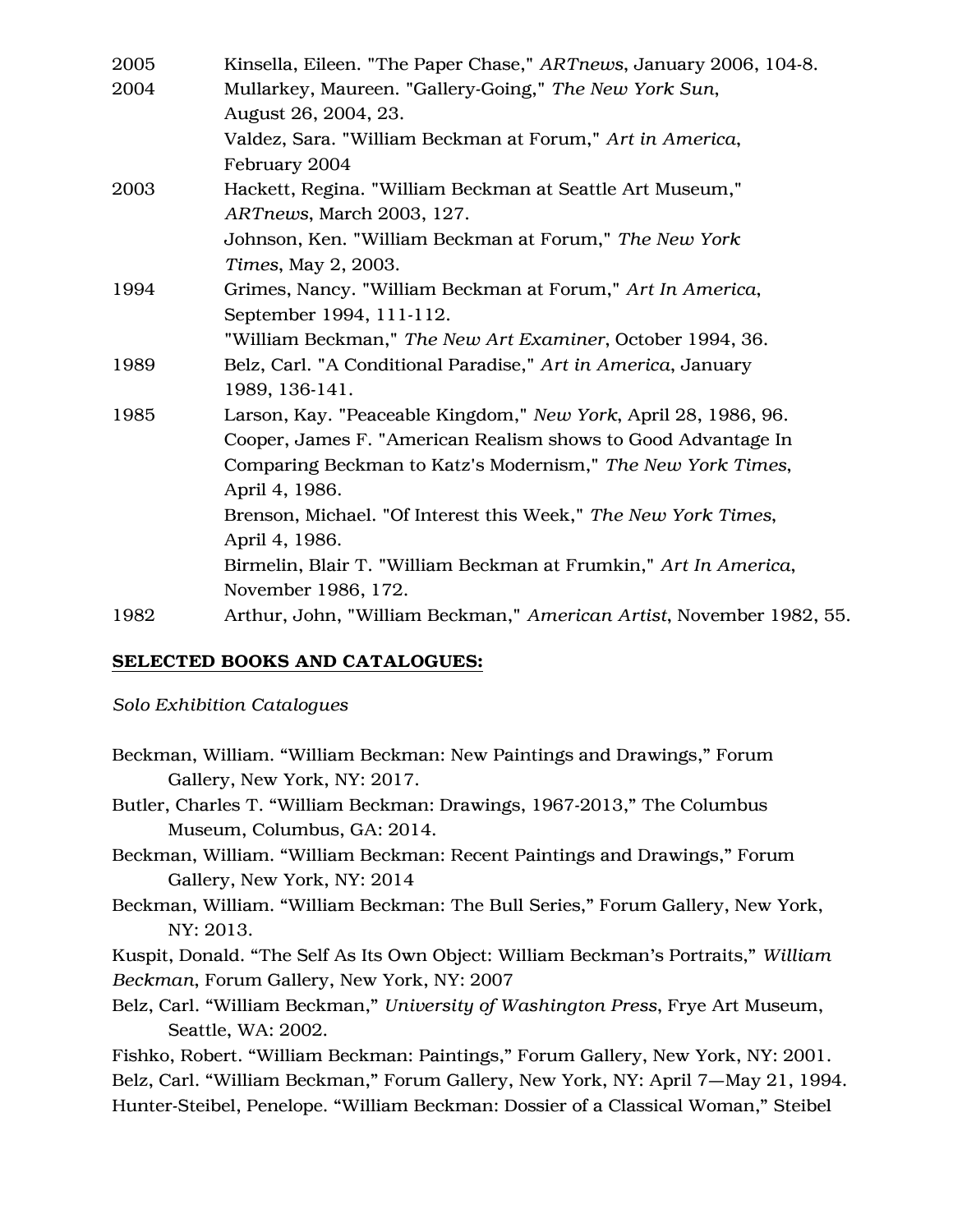Modern, New York, NY: 1991.

- Belz, Carl. "William Beckman: The Recent Figure Paintings," Alan Frumkin Gallery, New York, NY: 1985.
- Arthur, John. "William Beckman: Landscape Pastels," Alan Frumkin Gallery, New York, NY: 1982.

*Group Exhibition Catalogues*

- "In Person: William Beckman | Alan Magee | Alyssa Monks," Forum Gallery, New York, NY: 2021 (Beckman: 5-8).
- Cozzolino, Robert. "Narcissus in the Studio: Artist Portraits and Self-Portraits,"
- Pennsylvania Academy of the Fine Arts, Philadelphia, PA: 2010.
- Kuspit, Donald. "New Old Masters/ Nowi Dawni Mistrzowie," National Museum in Gdansk, Gdansk, Poland: 2006 (Beckman: 36).
- Krulik, Barbara. "New Old Masters," Naples Museum of Art, Naples, FL: 2006 (Beckman: 18).
- McKinnon, Luanne E. "Eye to Eye." The George D. And Harriet W. Cornell Fine Arts Museum, Rollins College, Winter Park, FL: 2006 (Beckman: Cover, Ills. 17).
- "Portraiture Now: Series 1," National Portrait Gallery, Smithsonian Institution, Washington, DC: 2006 (Beckman: pp 6-9).
- Wolfe, Townsend. "Magic Vision," The Arkansas Art Center, Little Rock, AR: 2001 (Beckman: 24).
- Fine, Ruth. "Contemporary American Realist Drawings: The Jalane and Richard Davidson Collection," The Art Institute of Chicago, Chicago, IL: 1999.
- Wolfe. Townsend. "Drawing the Figure: Kent Bellows & William Beckman," Forum Gallery, New York, NY: 1998.
- Burke Feldman, Edmund & Wolfe, Townsend. "Large Drawing and Objects from the Arkansas Arts Center Foundation Collection," Arkansas Art Center, Little Rock, AR: 1996 (Beckman: 24).
- Grand, Stanley I. "Drawing on the Figure," Carsten Art Gallery, University of Wisconsin-Stevens Point, Stevens Point, WI: 1993 (Ills. No 10).
- Bolt, Thomas. "New American Figure Painting," Contemporary Realist Gallery, San Francisco, CA: 1992 (Beckman: 22-23).
- Chapin, Katherine. "In Human Terms," Steibel Modern, New York, NY: 1991 (Beckman: 24-5, 42).
- Henry, Gerrit. "Exquisite Paintings," Orlando Museum of Art, Orlando, FL: 1991 (Beckman: 18).
- Wolfe, Townsend. "The Figure," Arkansas Art Center, Little Rock, AR: 1989 (Beckman: Cover, 45, 46).
- "American Drawings and Watercolors in the Museum of Art," University of Pittsburgh Press, Carnegie Institute, Pittsburgh, PA: 1985.
- Belz, Carl. "The Art of William Beckman and Gregory Gillespie," Rose Art Museum, Brandeis University, Waltham, MA: 1984.